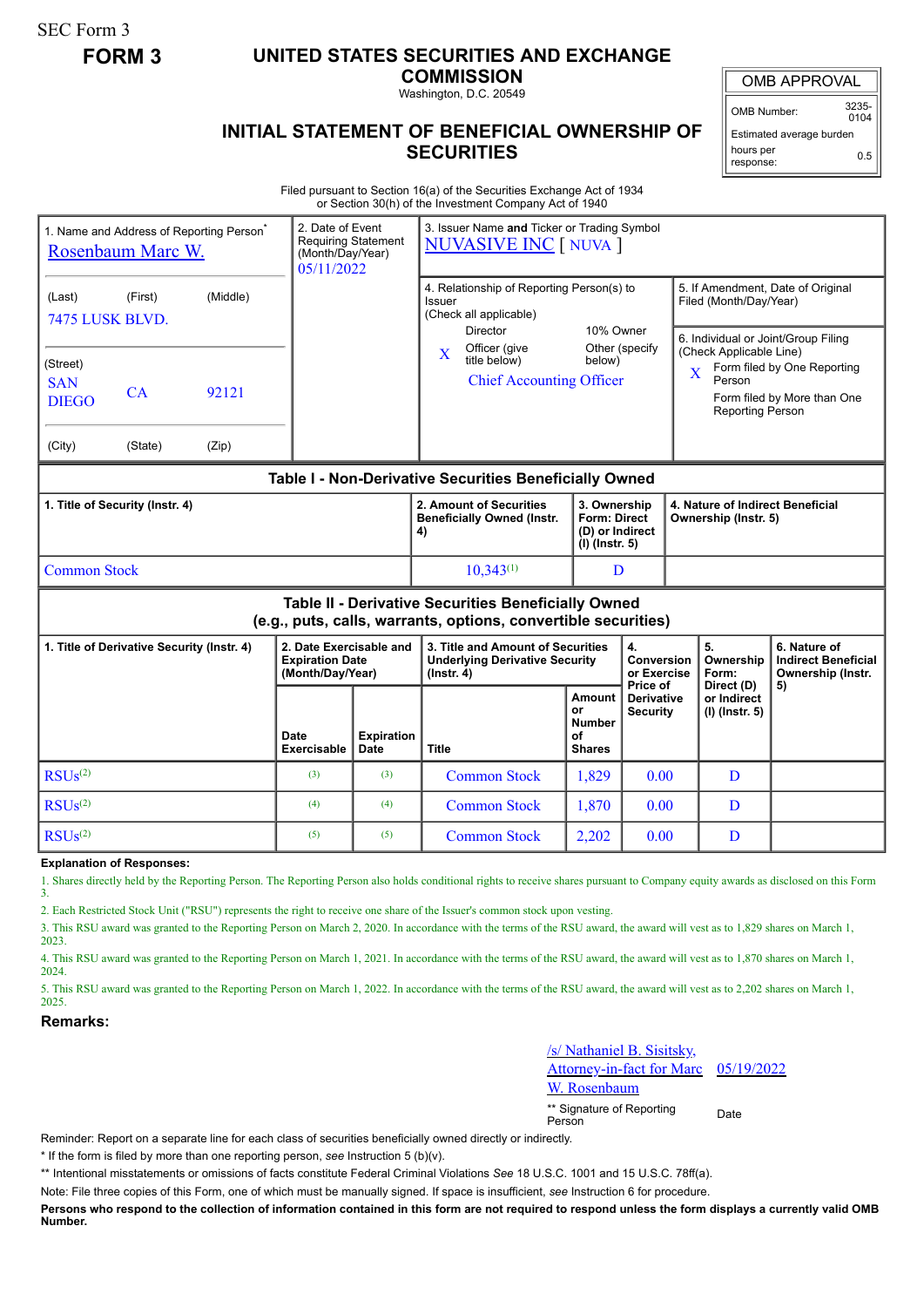MARC ROSENBAUM LIMITED POWER OF ATTORNEY FOR SECTION 16 REPORTING OBLIGATIONS

I hereby make, constitute and appoint each of Nathaniel Sisitsky and Kirk Tyree, each acting individually, as the undersigned's true and lawful attorney-in-fact, with full power and authority as hereinafter described on behalf of and in the name, place and stead of the undersigned to:

(1) prepare, execute, acknowledge, deliver and file Forms 3, 4, and 5 (including any amendments thereto) with respect to the securities of NuVasive, Inc., a Delaware corporation (the "Company"), with the United States Securities and Exchange Commission (the "SEC"), any national securities exchanges and the Company, as considered necessary or advisable under Section 16(a) of the United States Securities Exchange Act of 1934 and the rules and regulations promulgated thereunder, as amended from time to time (the "Exchange Act");

(2) prepare and execute in the undersigned's name and on the undersigned's behalf, and to submit to the SEC a Form ID, including amendments thereto, and any other documents necessary or appropriate to obtain codes and passwords enabling the undersigned to make electronic filings with the SEC of reports required by Section 16(a) of the Exchange Act or any rule or regulation of the SEC;

(3) prepare, execute, acknowledge, deliver and file Form 144s (including any amendments or supplements thereto) with respect to the sale of securities of the Company by the undersigned, with the SEC, any national securities exchanges and the Company, as considered necessary or advisable under Rule 144 of the Securities Act of 1933 and the rules and regulations promulgated thereunder, as amended from time to time;

(4) seek or obtain, as the undersigned's representative and on the undersigned's behalf, information on transactions in the Company's securities from any third party, including brokers, employee benefit plan administrators and trustees, and the undersigned hereby authorizes any such person to release any such information to the attorney-in-fact and approves and ratifies any such release of information; and

(5) perform any and all other acts which in the discretion of such attorney-in-fact are necessary or desirable for and on behalf of the undersigned in connection with the foregoing.

The undersigned acknowledges that:

(1) this Limited Power of Attorney authorizes, but does not require, each such attorney-in-fact to act in his discretion on information provided to such attorney-in-fact without independent verification of such information;

(2) any documents prepared and/or executed by each such attorney-in-fact on behalf of the undersigned pursuant to this Limited Power of Attorney will be in such form and will contain such information and disclosure as such attorney-in-fact, in his discretion, deems necessary or desirable;

(3) neither the Company nor such attorney-in-fact assumes (i) any liability for the undersigned's responsibility to comply with the requirement of the Exchange Act, (ii) any liability of the undersigned for any failure to comply with such requirements, or (iii) any obligation or liability of the undersigned for profit disgorgement under Section 16(b) of the Exchange Act; and

(4) this Power of Attorney does not relieve the undersigned from responsibility for compliance with the undersigned's obligations under the Exchange Act, including without limitation, the reporting requirements under Section 16 of the Exchange Act.

The undersigned hereby gives and grants each of the foregoing attorneys-in-fact full power and authority to do and perform all and every act and thing whatsoever required, necessary or appropriate to be done in connection with the undersigned and the undersigned also hereby ratifies all that each such attorney-in-fact shall lawfully do or cause to be done by virtue of this Limited Power of Attorney.

This Power of Attorney shall remain in full force and effect until revoked by